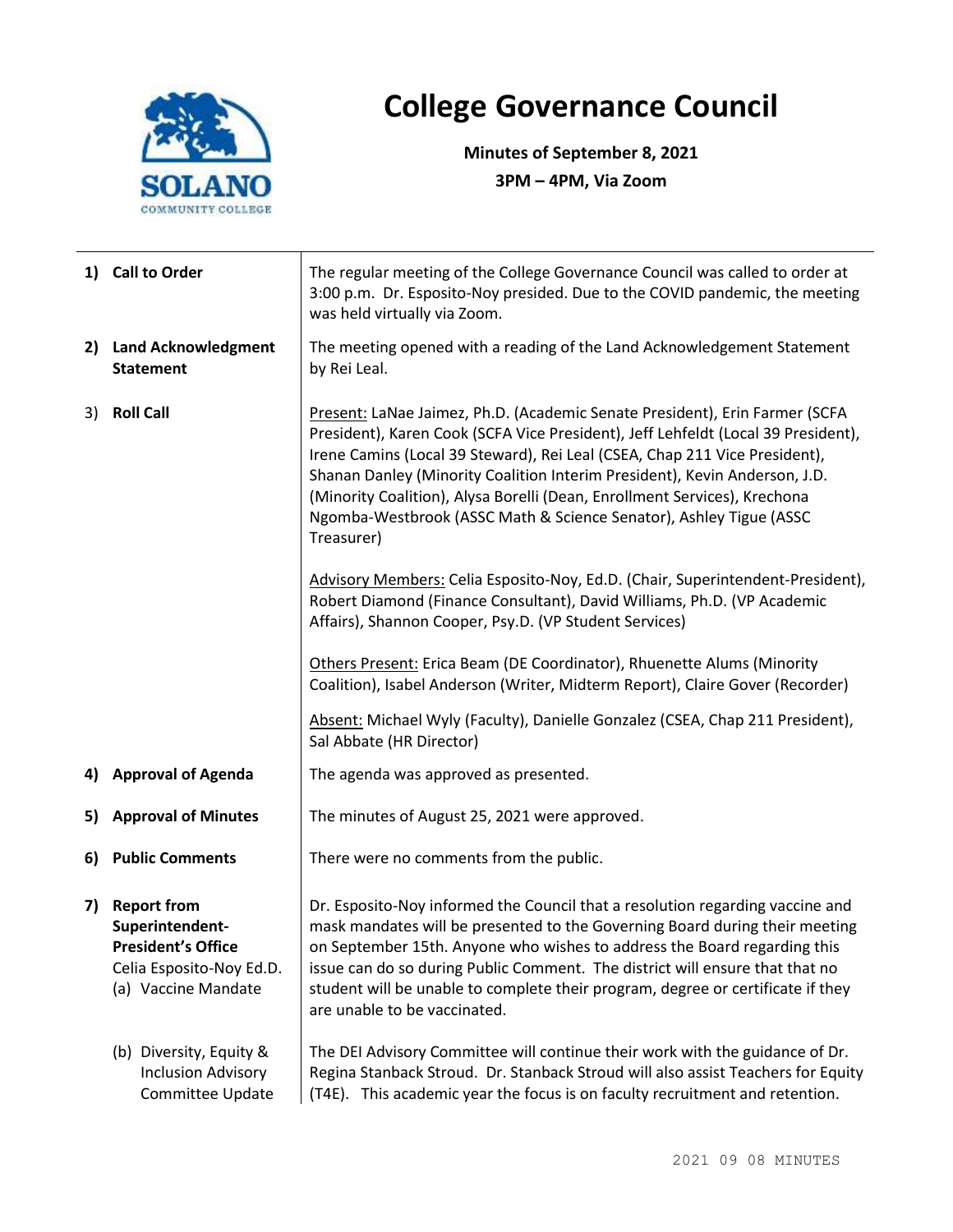| 8)                                                    | <b>Finance and</b><br><b>Administration Update</b><br><b>Robert Diamond</b><br>(a) Budget Update                                                  | Dr. LaNae Jaimez announced the Flex workshops on October 12 will include<br>sessions on creating equitized job descriptions and questions for candidates.<br>The afternoon will provide opportunities for department faculty to develop job<br>descriptions and sample interview questions which will assist in faculty hiring<br>and prioritization.<br>Robert Diamond encouraged folks to view the recording of the Governing<br>Board meeting from September 1, 2021 for a complete Fiscal update. We will<br>have a COLA increase (permanent increase to our base funding). We have<br>resources and the processes to provide support and direct aid to struggling<br>students, and to find solutions to meet personal and academic needs. We will<br>need to adapt the budget process so it is not a driving force, but a reflection of<br>what it is we are trying to accomplish. |
|-------------------------------------------------------|---------------------------------------------------------------------------------------------------------------------------------------------------|-----------------------------------------------------------------------------------------------------------------------------------------------------------------------------------------------------------------------------------------------------------------------------------------------------------------------------------------------------------------------------------------------------------------------------------------------------------------------------------------------------------------------------------------------------------------------------------------------------------------------------------------------------------------------------------------------------------------------------------------------------------------------------------------------------------------------------------------------------------------------------------------|
|                                                       | 9) Academic Affairs Update<br>David Williams, Ph.D.<br>(a) Accreditation<br>Midterm Report<br>(b) Accreditation<br>Training<br>(c) Administration | VP Williams and Isabel Anderson shared the Accreditation Midterm Report with<br>the Council which will be presented to the Governing Board on September 15 <sup>th</sup><br>and posted on our website at http://www.solano.edu/accreditation/<br>The ACCJC is providing a training to help us prepare for our upcoming Self-<br>Evaluation Report and accreditation visit (in 2024). The training is scheduled for<br>September 17. CGC members and interested faculty and staff can attend.<br>VP Williams shared the components of an Administrative Program Review and                                                                                                                                                                                                                                                                                                               |
|                                                       | Program Review                                                                                                                                    | the 3-year review cycle timeline. The Administrative programs areas are 1)<br>Administration, 2) Academic Affairs, 3) Finance & Business Services, and 4)<br>Student Services.                                                                                                                                                                                                                                                                                                                                                                                                                                                                                                                                                                                                                                                                                                          |
|                                                       | (d) Spring Course<br>Scheduling                                                                                                                   | Our Fall course offerings include 13% on-campus courses, most of which are<br>due to regulations (examples are the aeronautics and nursing programs).<br>COVID tracking is very complicated. We have implemented the use of the<br>CourseKey App and are getting about ten red passes per day which means that<br>person is not to come to campus. Students with a red pass should be offered<br>alternate or make-up assignments so their education does not get disrupted.<br>For Spring 2022, we will offer a conservative schedule and possibly expand on-<br>campus courses from 13 to 20 percent. We do not want to respond too rapidly<br>and are concerned for the care of our community.                                                                                                                                                                                       |
| 10) Student Services Update<br>Shannon Cooper, Psy.D. |                                                                                                                                                   | No update                                                                                                                                                                                                                                                                                                                                                                                                                                                                                                                                                                                                                                                                                                                                                                                                                                                                               |
| 11) Adjournment                                       |                                                                                                                                                   | There being no further business, the meeting adjourned at 3:57 pm                                                                                                                                                                                                                                                                                                                                                                                                                                                                                                                                                                                                                                                                                                                                                                                                                       |

## **2021-2022 CGC Meetings:**

| Fall 2021 Semester | October 13, 2021  | Spring 2022 Semester | March 9, 2022  |
|--------------------|-------------------|----------------------|----------------|
| August 25, 2021    | October 27, 2021  | January 26, 2022     | March 23, 2022 |
| September 8, 2021  | November 10, 2021 | February 9, 2022     | April 27, 2022 |
| September 22, 2021 | December 8, 2021  | February 23, 2022    | May 11, 2022   |